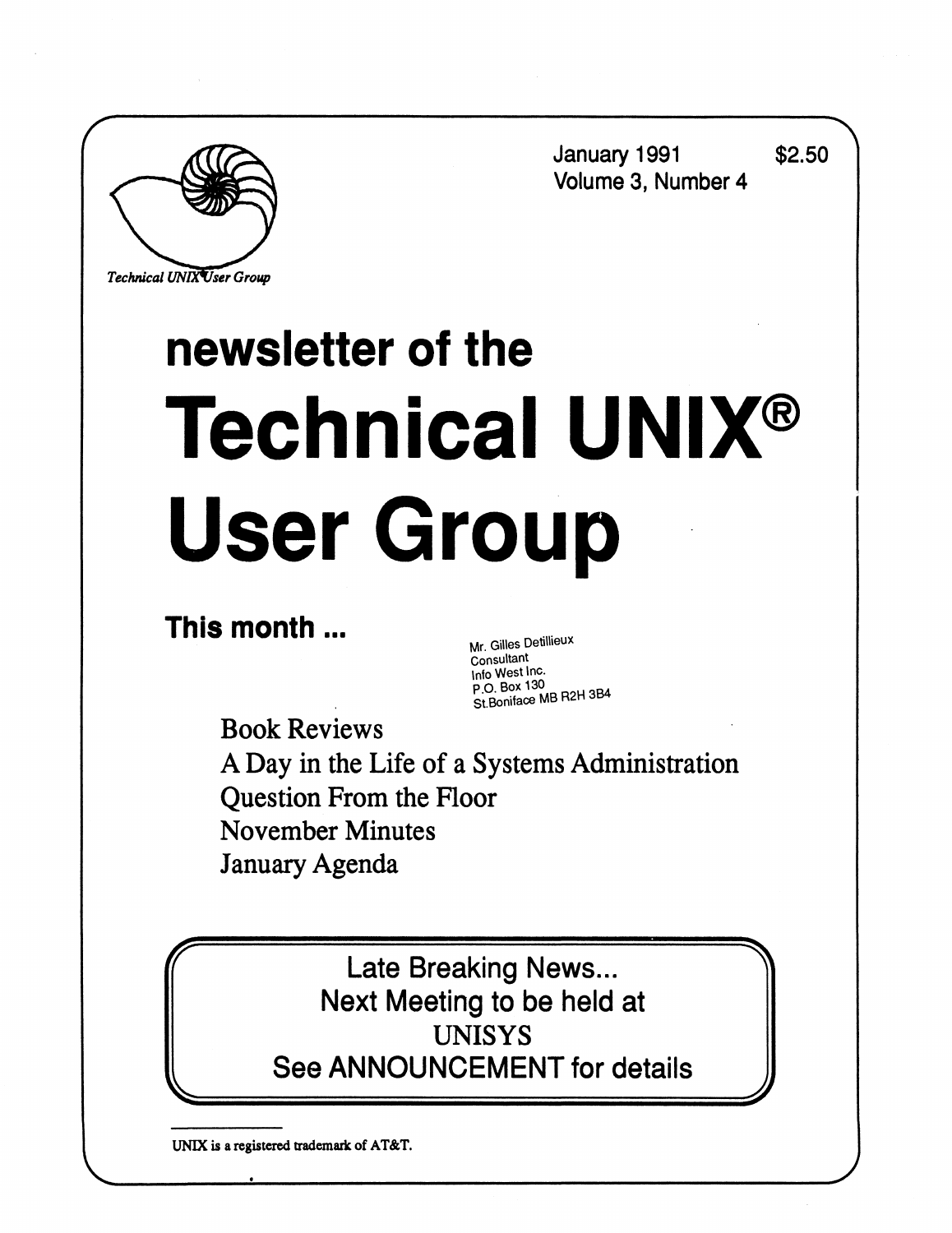## **Thoughts From The Editor**

#### **By Susan Zuk**

Happy New Year!!! Hope the holidays passed joyously and you are all ready for a new year.

This month's newsletter includes book reviews and a shell programming section. The first review discusses a book on shell scripting using the Bourne shell. For those of you needing some helpful hints this might be the book you require. The second review deals with system administration. The reviewer likes this book as well as the first one. He also states that this book is well written and is useful for experienced as well as novice users. Take a look at these reviews to see if you could have any interest in them.

The section called "A Day in the Life of a Systems Administrator" deals with a question on writing menus using the Bourne shell. This question and answer article should be read to gain some helpful hints. Have you been writing any shell scripts lately? If you have why not send in your favorites to be included in the next newsletter?

Our newest article called Questions From the Floor, asks if anyone knows of a script for iNET2000 and envoy access. Let us know for the next newsletter and give Derek Hay a call if you can give him a hand.

Finally I will close with a Fortune (or MisFortune) submitted by Gilles Detillieux. This fortune is very relevant as we approach the date of January 15th.

*Old soldiers never die. Young ones do!* 

Let's hope we don't have to worry about this coming true. Take care and I hope you and your families have a healthy and prosperous New Year.

Bye for Now!!!

P.S. How about a New Year's resolution: Submitting at least one article in 1991?

#### **Group Information**

The Technical Unix User Group meets at 7:30 pm the second Tuesday of every month, except July and August. The newsletter is mailed to all paid up members 1 week prior to the meeting. Membership dues are \$20 annually and are due at the October meeting. Membership dues are accepted by mail and dues for new members will be pro-rated accordingly.

### **The Executive**

| President:                 | <b>Eric Carsted</b>       | 1-883-2570   |
|----------------------------|---------------------------|--------------|
| <b>Past President:</b>     | <b>Gilbert Detillieux</b> | 261-9146     |
| Treasurer:                 | <b>Gilles Detillieux</b>  | 261-9146     |
| Secretary:                 | Vacant                    |              |
| <b>Newsletter Editor:</b>  | Susan Zuk                 | (W) 788-7312 |
| <b>Membership Sec.:</b>    | Darren Sampson            | (W) 783-4614 |
| <b>Meeting Coordinator</b> | <b>Kirk Marat</b>         | (W) 474-6259 |
| Information:               | <b>Gilbert Detillieux</b> | 261-9146     |
|                            | (or)Susan Zuk             | (W) 788-7312 |

**Technical UNIX User Group P.O. Box 130 Saint-Boniface, Manitoba R2H 3B4** 

## **Copyright Policy and Disclaimer**

This newsletter is ©opyrighted by the Technical UNIX User Group. Articles may be reprinted without permission as long as the original author and the Technical UNIX User Group are given credit.

The Technical UNIX User Group, the editor, and contributors of this newsletter do not assume any liability for any damages that may occur as a result of information published in this newsletter.

## **ANNOUNCEMENT...**

**= \** 

**Meeting Location:** 

 $\parallel$ 

The January meeting location will be provided by UNISYS Canada, Inc. at the UNISYS Building, 1000-1661 Portage Avenue.. Upon entering the building you will then be required to sign-in. Please sign-in using "TUUG" as the agency represented.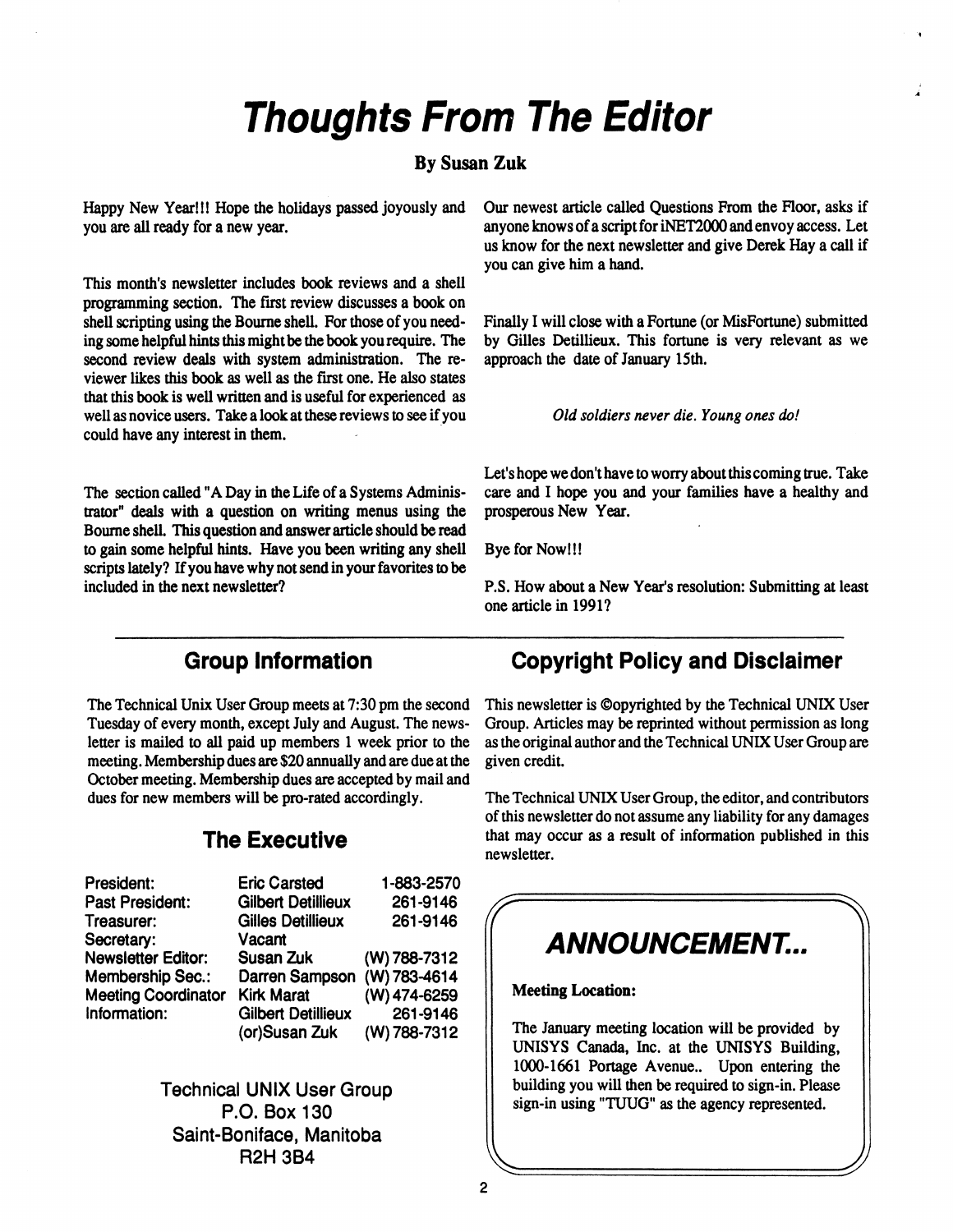## **Book Watch**

*By John Kelly Reprinted from lusrlgroup CommUNIXations December 1991* 

**(Book: UNIX Applications Programming: Mastering The ) SbeU** 

**Author: Ray Swartz** 

**^** 

**Publisher: Sams; 452 pages** 

A few years ago, Ray Swartz wrote a series of articles in *UNIX World* about programming business applications. This book is an extension of that series and concentrates on the UNIX toolbox concept and tools available to the programmer. It focuses on the Bourne shell, reasoning that it is the only shell available on all true versions of UNIX. The book is intended for experienced UNIX users.

After explaining some key concepts, Swartz details the UNIX command processor and how UNIX processes each command. Moving on, he explains the concept of UNIX filter and how commands affect and are affected by the pipeline.

The book then discusses *grep, sed, awk* and *sort.* The chapter on regular expressions goes into full detail, unlike many books, which add only a short section at the end. They are, after all, used in most UNIX tools. The book also shows how to extend commands and use the pipeline to its fullest extent as well as the other pipeline commands, (wc, cut, unique, join, pr, tee, tail, and tr).

The next section is the heart of the book, covering Bourne shell programming. Starting with the creation of simple scripts, the author works through all the functions and capabilities of the shell. Chapters are devoted to the case statement, logical operators, the *for* loop and shell variables. Good examples for writing interactive shell scripts - something most UNIX programmers do at one time or another - are included. The book details how shell variables really work and how to control the process environment. A final chapter in this section deals with *exec, hash, wait* and shell options. If you use the Bourne shell for programming, this section can be a great help.

Having started by explaining UNIX tools and the Bourne shell, Swartz lastly turns to creating applications, exploring the finer points of *awk* programming. This part is useful for both the beginner and the experienced programmer. It shows how to set up a mail merge and how to create your own UNIX tools.

Finally, the author explains the core of an accounts receivable system. This provides a good example of the true power of shell programming. The book concludes with a Bourne shell quick reference, a regular expression quick reference and the answers to the hands-on exercises that appear throughout the book.

This is a solid, well-written book on programming applications using the Bourne shell. It includes plenty of examples, and the author anticipates problems the reader will stumble on and takes the time to explain their solutions.

*^m ^M* **\*ft\* \*A^ t^> ^ft\* •! # %1# #J» #gt #| \*** *Tf\** **#J5 #J» #J» #J%** 

 $\left(\begin{matrix} \end{matrix}\right)$  **Book** : A Practical Guide to the UNIX System  $\left(\begin{matrix} \end{matrix}\right)$ **(second edition)** 

**Author: Mark G. Scobeli** 

**^** 

**Publisher: Benjamin/Cummings; 692 pages** 

With so many people jumping on the UNIX bandwagon these days, there is a need for a general-purpose UNIX user's guide for those who already have some computer experience. The **new edition of A** *Practical Guide to the UNIX System* **fills that**  need. The author calls his book "practical" because he uses tutorial examples and a "guide" because he takes you from logging in to system administration. The book covers AT&Ts System V and 4.3BSD at a brisk pace.

the first chapter the reader has heard of vi, cat, more, pg, and The book is divided into two major sections, the first of which covers the UNIX system itself. Sobell starts with the history |of UNIX, then quickly moves to logging on and off the system. Early on he points out those little things that seem to hang up beginners, such as shell, special control characters, changing a password and quoting characters. By the end of rm.

Chapters 3 and 4 cover the UNIX file structure, creating and removing directories, communicating with other users, displaying on-line documentation and system access permissions. Chapter 5 examines the shell. The author does a nice job illustrating command syntax and how the shell processes it by displaying graphically steps the shell takes when interpreting input. The chapter also explains standard input and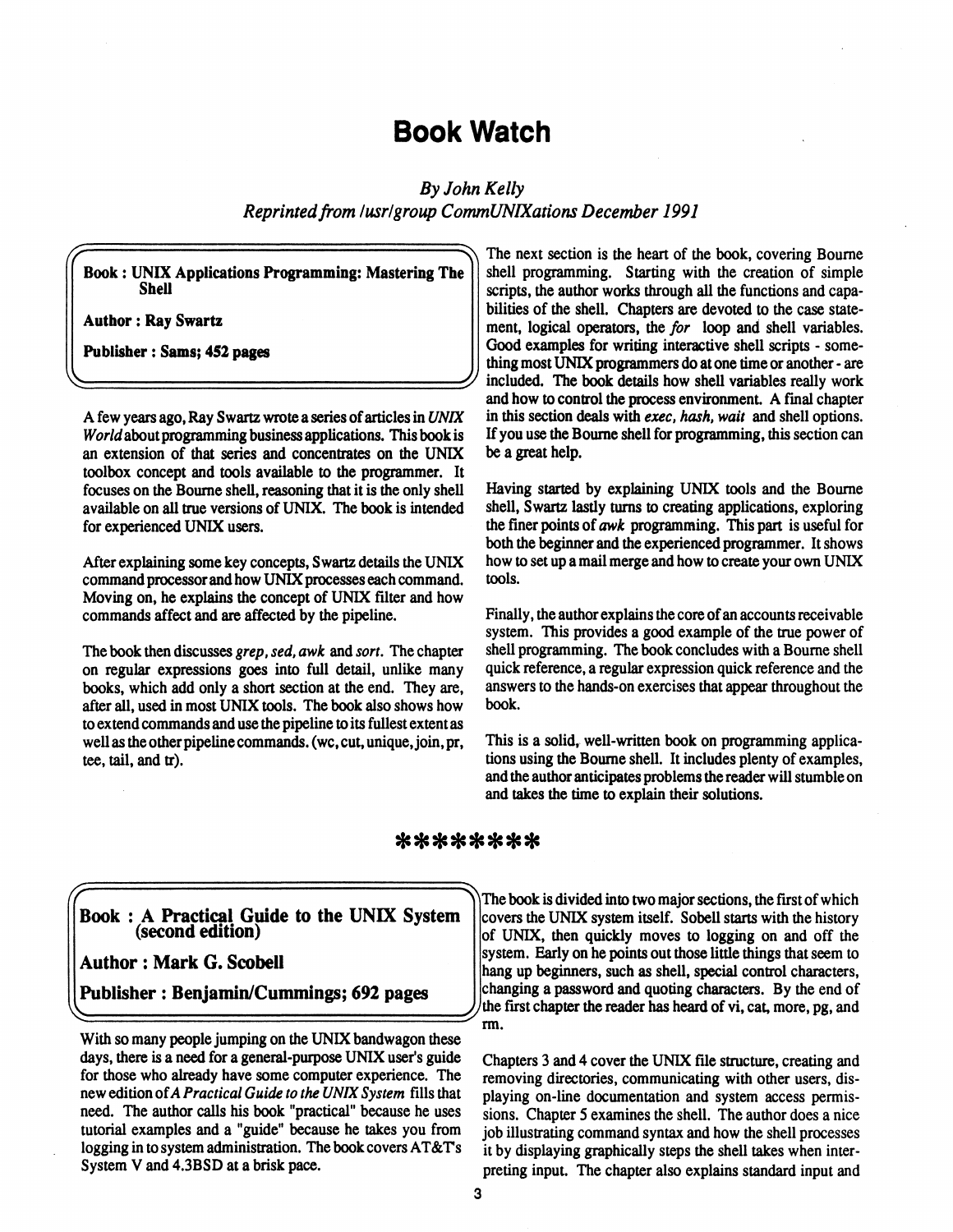output, the concept of the terminal as a file, redirection, pipes and file names wih special characters like ? and [].

These first five chapters (116 pages) compress most of the information a user needs to work effectively with UNIX. It amounts to the fastest "jump start" to UNIX I have ever read, written in clear style that manages to fit in all necessary information.

Thereafter, the pace slows somewhat as the author covers vi and nroff in detail. Then he presents chapters on programming in the Bourne shell and C shell. Chapter 10 covers programming tools, the C language, make and the source code control system (SCCS).

The last chapter of the book's first section covers system administration, giving information that is accurate but rather sketchy. I wish that the book spent less time with nroff and more time with systems administration. More examples here would also help.

The second part of the book is really a reference section, which covers most of the major UNIX utilities. Each utility is described, its applicability to System V and BSD noted, arguments and options listed and finally several examples given. I rate highly this section of the book. Convenient and easy to read, it makes a good desk reference. Appendix A covers the Korn shell, Appendix B explains regular expressions and a glossary is provided for the novice user.

Overall, this is an excellent introduction to UNIX for someone who already is familiar with at least one computer operating system. The graphics and illustrations work well but the typeface is hard on the eyes. I wish it had a hard cover because everyone keeps borrowing it from me.

**John Kelly is a consulting services specialist with Prime Computer who has worked with UNIX for several years.** 

## **A Day in the Life of A Systems Administrator**

*By Derek Hay & GillesDetillieux* 

#### **Question:**

I am about to try to learn about shell programming, and have nowhere to really start for a novice. What I want to do is write a menu shell, a simple interface for my users that is run as they login. It will first tell them about the system (eg. date cal who) then display any mail for them and their calendar. Then the main menu will start up. Each option from the menu will run a simple 3 line alias file which will start up vpix and the appropriate DOS batch file, or run the mail facility with the "to person" appended to the command.

Do you know of any menu shell that may be floating around that I can look at?

Attached is my start, but as you can see it only works as far as the read command.

**# menu shell for FACS Records Centre # May 17,1990 # executed from the users .profile # # date;echo;who -u -H;echo**  echo "hit <RETURN> to check your mail";read a **mail echo "hit <RETURN> to check your calendar" ;read a echo "CHECKING YOUR CALENDAR<sup>H</sup> ;calendar echo;echo;echo;echo;echo;echo;echo;echo;echo;echo;echo;**  **echo;echo;echo;echo;echo;echo;echo;echo;echo;echo;echo;** 

| echo   |                |                                    | ********************************    |              |
|--------|----------------|------------------------------------|-------------------------------------|--------------|
| echo   | <b>H</b> 22    | <b>MENU</b>                        |                                     | 出刊           |
| echo   |                |                                    |                                     |              |
| echo   | $\mathbf{u}$   |                                    |                                     | 22 H         |
| echo   | <b>H</b> 25    | 1 - Storage System                 | 5 - Word Processing                 | *"           |
| echo   | <b>H</b> 25    |                                    |                                     | ***          |
| echo   | <b>H</b> *     | 2 - Vault System                   | 6 - Mail System                     | *"           |
| echo   | H de           |                                    |                                     | ۰۱ پیر       |
| echo   |                | "* 3 - Sales System                | 7 - Calendar                        | * "          |
| echo   | <b>H</b> 20    |                                    |                                     | * "          |
| echo   | <b>H</b> 20    | 4 - Office Support                 | 8 - UNIX Command                    | $+1$         |
| echo   | <b>H</b> 26    |                                    |                                     | ا پ          |
| echo   |                | **********                         | *********************************** |              |
| echo   | <b>** als</b>  |                                    |                                     | <b>de 11</b> |
| echo   | <b>** ab</b>   | Please enter a number or type exit |                                     | * *          |
| echo   | <b>H</b> 26    |                                    |                                     | sir 11       |
| echo   |                |                                    | "" 地球球球球球球球球球球球球球球球球球球球球球球球球球球球球球球  |              |
| read a |                |                                    |                                     |              |
| #if a  |                |                                    |                                     |              |
| #      | 1              | storage                            |                                     |              |
| #      | $\overline{c}$ | vault                              |                                     |              |
| #      | 3              | sales                              |                                     |              |
| #      | 4              | office                             |                                     |              |
| #      | 5              | word                               |                                     |              |
| #      | 6              | mail                               |                                     |              |
| #      | 7              | calendar                           |                                     |              |
| #      | 8              | unix                               |                                     |              |
| #      |                | exit exit                          |                                     |              |
| #fi    |                |                                    |                                     |              |
|        |                |                                    |                                     |              |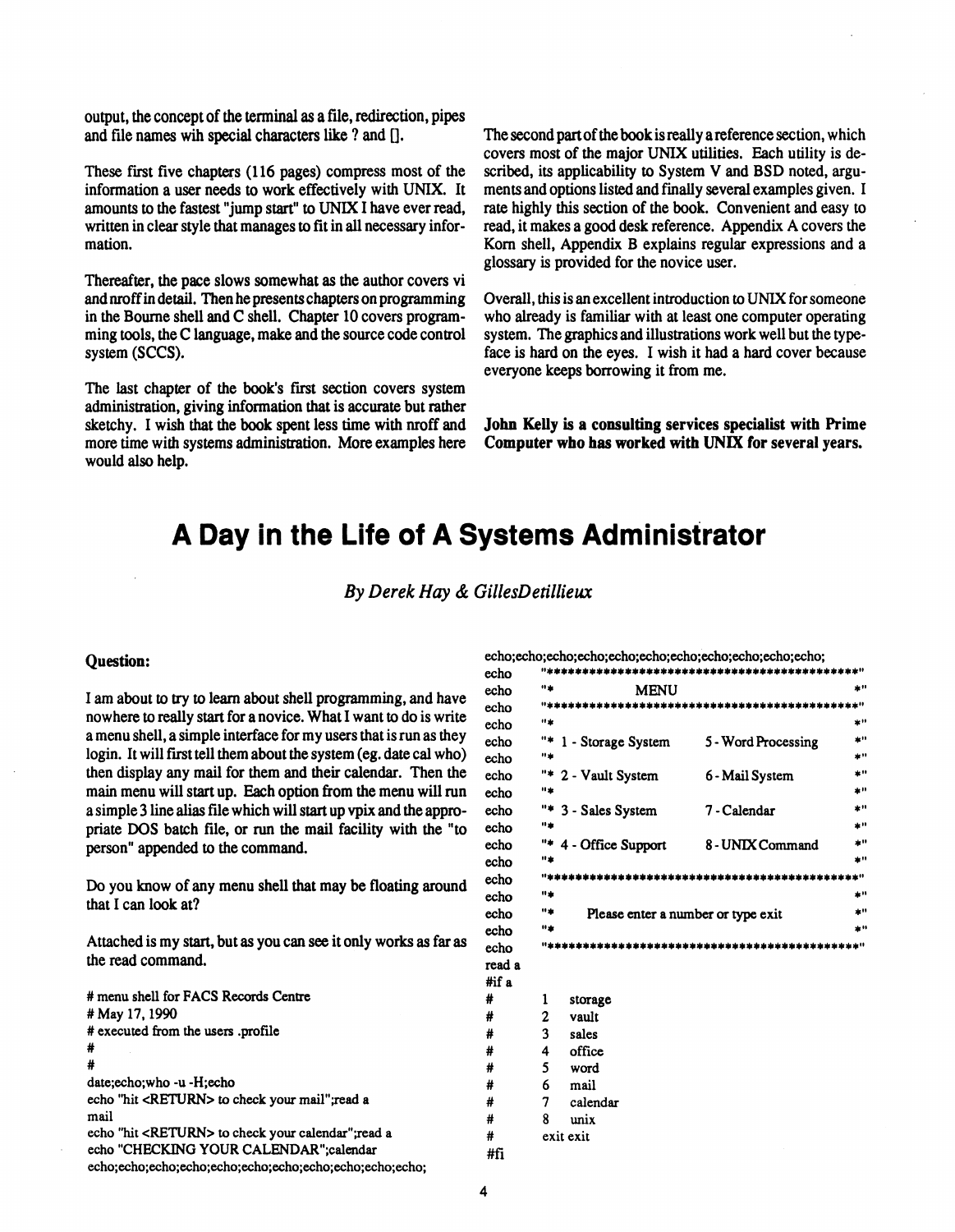#### **Answer:**

**You seem to be on the right track, judging by the example you sent me. What you need, after reading the user's choice, is a case statement. The case statement should be explained in your documentation on "sh" but I'll give you an example. Also, you need a loop around your menu and case statement, so it will be repeated.** 

```
e.g.
```

```
while true 
do
```

```
echo "Hit <RETURN> for menu"; read a 
clear 
echo' , N#**********************#********##******* N
# put out menu here 
read a 
case *$a" in 
1) storage ;;#call "storage" shell script 
2) vault ;;#call "vault" shell script 
# like wise for 3 - 5
```

```
6) echo "Hit <RETURN> to read mail, or
```

```
echo "Enter username of person to which you want to 
         send:"
```

```
read user; mail $user;;
```

```
7) vi calendar;;
```
**8) echo "Enter a UNIX command on a single line:"; sh -t;;** 

```
# "sh -t" reads a line from the standard input, executes 
    it, 
# then returns 
exit) exit;; 
esac # esac (case backwards) ends case statement
```
**done** 

**Note: The use of the "clear" command, available on most systems. It uses termcap or terminfo to clear the screen of any terminal. You may prefer this to echoing a bunch of newlines. If you prefer just newlines, try** 

**ech o \*>aNa>a\a>aNa\aNnNn>aNaVnNnNn^** 

**instead of a whole bunch of echo commands. The echo**  command (on most systems) translates "\n" to a newline char**acter. Check your manual for this.** 

**For more examples of shell programming, check the back issues of our newsletters. There were several shell scripts submitted about a year ago. None implemented a complete menuing system, but they give a lot of useful examples you are looking for. You system manuals should also have a section that introduces shell programming, complete with simple examples.** 

## **Question From the Floor**

*Submitted By Derek Hay* 

**Question:** 

**Does anyone have a script all ready done for access to i-NET2000 that I can copy (why re-invent the wheel)? The messaging system on i-NET2000 and Envoy is just the same as Unix so the interface might not be too difficult.** 

**Answer:** 

**If anyone can answer this request, either let us know or call Derek Hay at 943-5401.**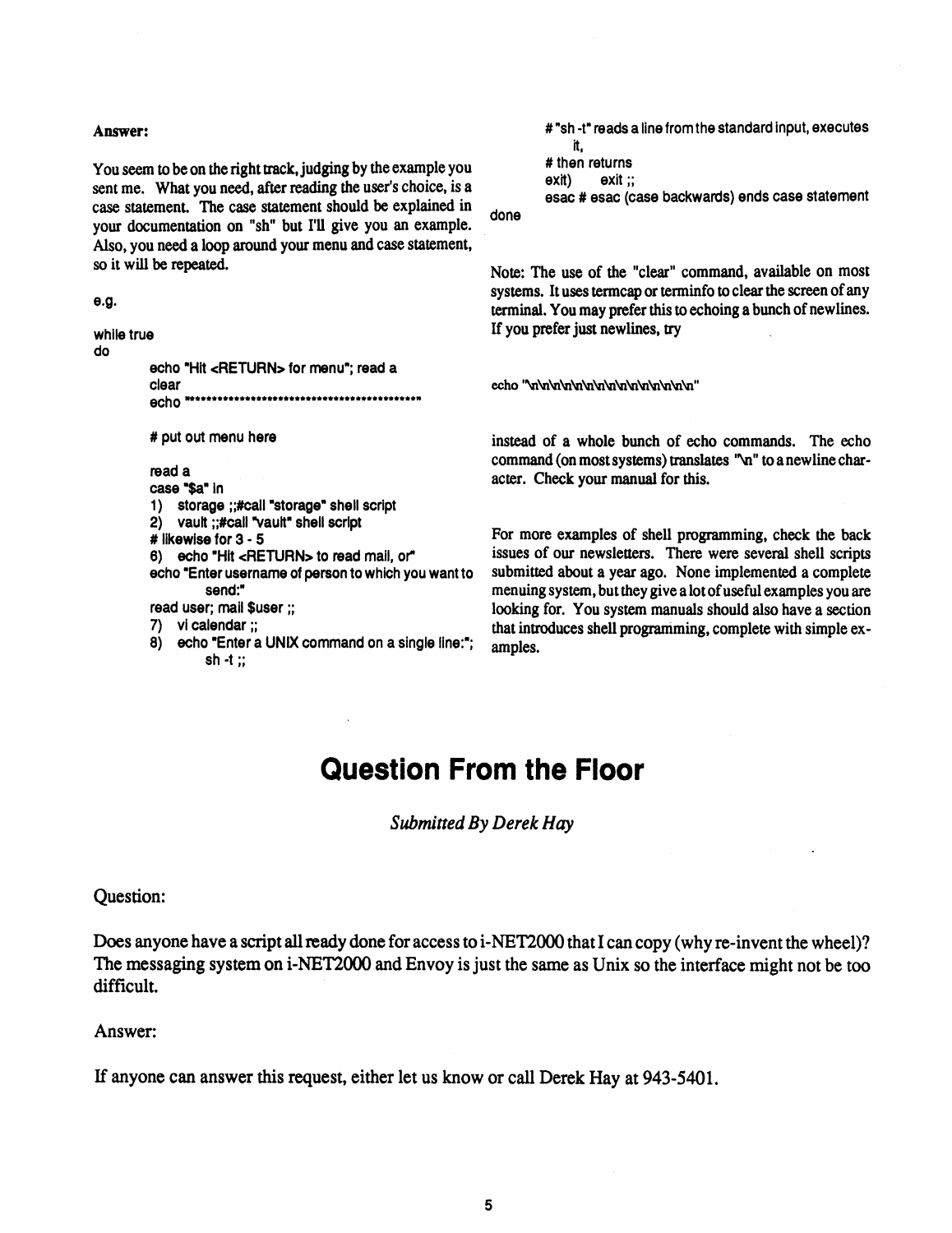

## **TUUG Business Meeting Minutes**

*Tuesday, November 13,1990* 

#### **President's Remarks:**

Our new president, Eric Carsted, chaired his first meeting, and discussed some of his plans for the group. Some ideas mentioned include setting up a "mini-conference," bringing in a big name speaker, and attracting corporate sponsors.

#### **Treasurer's Remarks:**

The financial statements for the '89-'90 year appeared in the November newsletter. For the new year, 24 out of 43 past members have renewed to date.

#### **Membership Secretary's Remarks:**

Our new membership secretary, Darren Sampson, will start a membership drive, initially phoning past members who have not renewed.

#### **Newsletter Editor's Remarks:**

Please submit any technical questions you may have (a la round table) for a Q&A column we would like to start.

#### **Meeting Coordinator's Remarks:**

Kirk Marat, the new meeting coordinator, requested suggestions and/or offers for topics and/or locations for future meetings. A possible topic suggested at the time was C program structuring, covering separate compilation, use of header files, declarations vs definitions, use of "make", etc.

#### **Secretary's Remarks:**

The position of secretary is still vacant. Gilbert Detillieux is filling in for the time being.